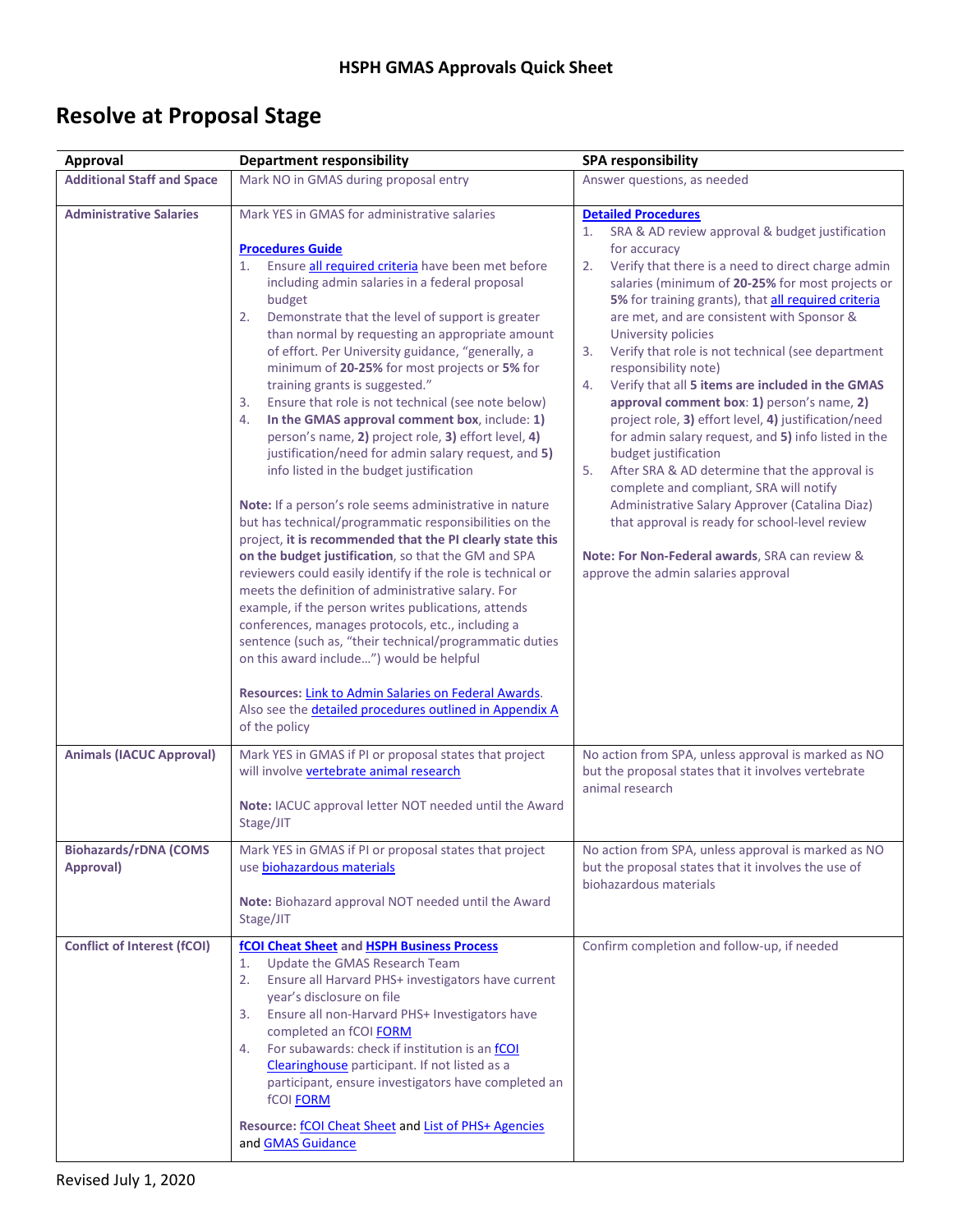| <b>Cost Sharing (voluntary &amp;</b><br>mandatory): University                                                                                                        | Mark YES in GMAS for Voluntary & Mandatory (but not<br>Over-the-Cap)                                                                                                                                                                                                                                                                                                                                                                                                                                                                                                                                                                                                                                                                                                                                                                                                                                                                                                                                                                                                                                                                                                                                                                                                                                                                                                                                                                                                                                                                                                                                                                                                                                                                                                                                                         | <b>Central Review Job Aid and Procedures</b><br><b>SRA &amp; AD</b> review the approval for accuracy and<br>1.                                                                                                                                                                                                                                                                                                                                                                                                                                                                                                                                                                                                                                                                                                                                                                                                                                                                                                                                                                                                                                                                                |
|-----------------------------------------------------------------------------------------------------------------------------------------------------------------------|------------------------------------------------------------------------------------------------------------------------------------------------------------------------------------------------------------------------------------------------------------------------------------------------------------------------------------------------------------------------------------------------------------------------------------------------------------------------------------------------------------------------------------------------------------------------------------------------------------------------------------------------------------------------------------------------------------------------------------------------------------------------------------------------------------------------------------------------------------------------------------------------------------------------------------------------------------------------------------------------------------------------------------------------------------------------------------------------------------------------------------------------------------------------------------------------------------------------------------------------------------------------------------------------------------------------------------------------------------------------------------------------------------------------------------------------------------------------------------------------------------------------------------------------------------------------------------------------------------------------------------------------------------------------------------------------------------------------------------------------------------------------------------------------------------------------------|-----------------------------------------------------------------------------------------------------------------------------------------------------------------------------------------------------------------------------------------------------------------------------------------------------------------------------------------------------------------------------------------------------------------------------------------------------------------------------------------------------------------------------------------------------------------------------------------------------------------------------------------------------------------------------------------------------------------------------------------------------------------------------------------------------------------------------------------------------------------------------------------------------------------------------------------------------------------------------------------------------------------------------------------------------------------------------------------------------------------------------------------------------------------------------------------------|
| <b>Contributions, Sponsored</b><br><b>Contributions (or</b><br><b>Matching Funds), In-Kind,</b><br>and Subrecipient Cost<br><b>Sharing. Excludes Over-</b><br>the-Cap | <b>Proposal Stage Job Aid and Procedures and Policy</b><br>Enter the cost sharing commitments in GMAS &<br>1.<br>ensure the cost share budget includes expenditures<br>that are allowable, allocable, reasonable, and<br>consistently accounted for<br>Include the reason for cost sharing in the comments<br>2.<br>section of the approval and upload supporting docs<br>in the approval document repository<br>3.<br>Notify the Department Administrator (Job Aid) to<br>review the approval details, before asking SPA<br>(SRA/AD) to review<br>Notify SRA to review. After SPA review & approval is<br>4.<br>confirmed, add Cost Sharing Approver (Catalina<br>Diaz) as a signatory when locking-&-routing<br>proposal in GMAS<br>Notes:<br>If salary is being cost shared, please remember to<br>$\bullet$<br>list the salary and fringe as 2 separate expense<br>categories. Also, dollars entered must tie to the<br>effort in person months by period<br>A companion account is required for all committed<br>$\bullet$<br>cost sharing direct expenses associated with a<br>sponsored award and should be coded using a<br>sponsored activity and subactivity value with a non-<br>sponsored fund<br>When the cost sharing source is another non-<br>$\bullet$<br>federal sponsored fund (i.e. matching fund) or in-<br>kind contribution, cost sharing must be<br>documented, tracked, and confirmed by the dept.<br>If there is CS for a researcher from another Harvard<br>$\bullet$<br>school, work with their admin team to complete<br>approval (i.e., obtaining CS details, uploading<br>supporting docs, and uploading written CS approval<br>from PI and dept. admin)<br>If there is Subrecipient Cost Sharing, review the<br>$\bullet$<br>resources listed in the link below for detailed<br>instructions | ensure that the cost sharing commitments are<br>consistent with Sponsor & University policies<br>2.<br>Verify that the reason for cost sharing is noted in<br>the comments section of the approval and<br>supporting docs are uploaded in the approval<br>document repository<br>If allowable & approval is completed accurately,<br>3.<br><b>SRA notifies Cost Sharing Approver (Catalina</b><br>Diaz) that the approval is ready for school-level<br>review<br>If compliant, SRA ensures that the GM includes<br>4.<br>the Cost Share Approver as a signatory when<br>locking-&-routing the proposal in GMAS<br>Notes:<br>If salary is being cost shared, please make sure<br>$\bullet$<br>the salary and fringe are listed as 2 separate<br>expense categories and dollars entered tie to the<br>effort in person months by period<br>Ensure that a companion account is used for all<br>$\bullet$<br>committed cost sharing direct expenses<br>associated with a sponsored award<br>If there is CS for a researcher from another<br>$\bullet$<br>Harvard school, follow the steps above and<br>ensure that written approval from PI and dept.<br>admin are uploaded to the doc repository |
|                                                                                                                                                                       | Resource: Link to Cost Sharing Policy, job aids, detailed<br>procedures, and FAQs                                                                                                                                                                                                                                                                                                                                                                                                                                                                                                                                                                                                                                                                                                                                                                                                                                                                                                                                                                                                                                                                                                                                                                                                                                                                                                                                                                                                                                                                                                                                                                                                                                                                                                                                            |                                                                                                                                                                                                                                                                                                                                                                                                                                                                                                                                                                                                                                                                                                                                                                                                                                                                                                                                                                                                                                                                                                                                                                                               |
| Debarment - subs                                                                                                                                                      | Enter potential subrecipient Institution into GMAS and<br>manage communication between SPA/Institution                                                                                                                                                                                                                                                                                                                                                                                                                                                                                                                                                                                                                                                                                                                                                                                                                                                                                                                                                                                                                                                                                                                                                                                                                                                                                                                                                                                                                                                                                                                                                                                                                                                                                                                       | Check SAM.gov:<br>Verify the Institution is not disbarred on Sam.gov<br>1.<br>and include the Sam.gov Entity info in the<br>approval comment box<br>If Institution is not registered in SAM, notify<br>2.<br>department so they can have the Institution<br>register before the award begins                                                                                                                                                                                                                                                                                                                                                                                                                                                                                                                                                                                                                                                                                                                                                                                                                                                                                                  |
| Foreign/Overseas                                                                                                                                                      | Mark YES in GMAS for:<br><b>Foreign Sponsor</b><br>1.<br>2. Foreign Subcontract<br>3. Overseas Field Site<br>4. Fogarty Grant                                                                                                                                                                                                                                                                                                                                                                                                                                                                                                                                                                                                                                                                                                                                                                                                                                                                                                                                                                                                                                                                                                                                                                                                                                                                                                                                                                                                                                                                                                                                                                                                                                                                                                | TBD - working group in process per M.S.                                                                                                                                                                                                                                                                                                                                                                                                                                                                                                                                                                                                                                                                                                                                                                                                                                                                                                                                                                                                                                                                                                                                                       |
| <b>Harvard's Name</b>                                                                                                                                                 | Mark YES in GMAS if "Harvard" is used in the title of the<br>project and contact Eileen Nielsen to get approval,<br>upload to GMAS                                                                                                                                                                                                                                                                                                                                                                                                                                                                                                                                                                                                                                                                                                                                                                                                                                                                                                                                                                                                                                                                                                                                                                                                                                                                                                                                                                                                                                                                                                                                                                                                                                                                                           | SRA will follow up with Eileen as needed.                                                                                                                                                                                                                                                                                                                                                                                                                                                                                                                                                                                                                                                                                                                                                                                                                                                                                                                                                                                                                                                                                                                                                     |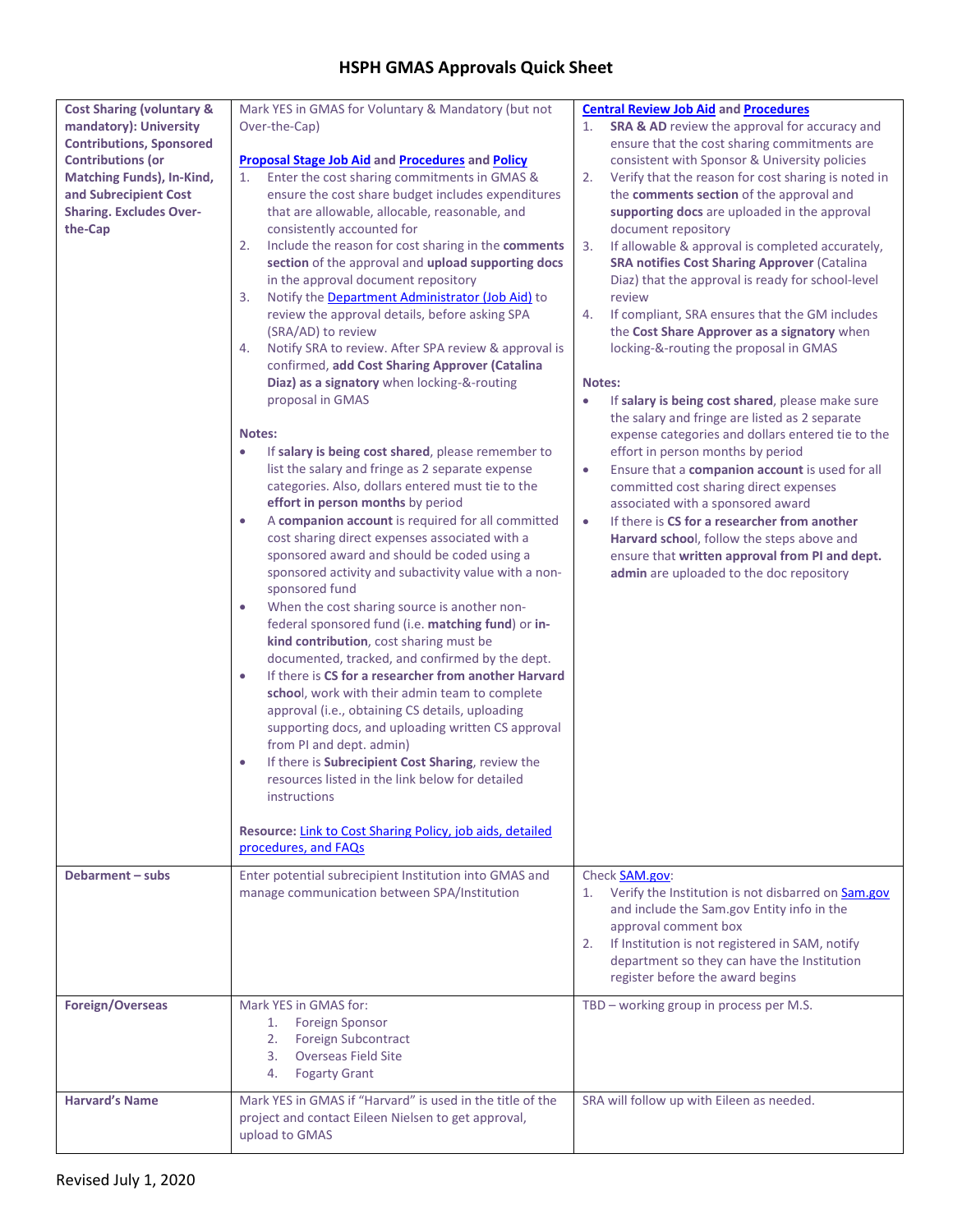| <b>Human Subjects (IRB</b><br>Approval) | Mark YES in GMAS if PI or proposal state that the project<br>involves human subject research<br>Note: IRB approval letter NOT needed until the Award<br>Stage/JIT                                                                                                                                                                                                                                                                                                                                                                                                      | No action from SPA, unless approval is marked as NO<br>but the proposal states that it involves human subject<br>research                                                                                                                                                                                                                                                                                                                                                  |
|-----------------------------------------|------------------------------------------------------------------------------------------------------------------------------------------------------------------------------------------------------------------------------------------------------------------------------------------------------------------------------------------------------------------------------------------------------------------------------------------------------------------------------------------------------------------------------------------------------------------------|----------------------------------------------------------------------------------------------------------------------------------------------------------------------------------------------------------------------------------------------------------------------------------------------------------------------------------------------------------------------------------------------------------------------------------------------------------------------------|
| <b>Interfaculty Involvement</b>         | Complete Interfaculty Involvement (IFI) section in GMAS<br>and obtain written tub/org approval from the PI AND<br>ADF of the collaborating department for faculty effort<br>and willingness to initiate a part-of account. Tub should<br>approve by signing GMAS request, Org can approve via<br>email, which should be uploaded to GMAS.<br>Note: "Tub" implies that there is IFI from a different<br>school within the University. "Org" implies that there is<br>IFI from a different department with Harvard Chan<br>School.<br>Resource: Link to GMAS IFI Job Aid | SRA verifies that the IFI section in GMAS was<br>completed accurately and that the written approval<br>from PI AND ADF of the collaborating department is<br>obtained & saved in the GMAS request document<br>repository.<br>Note: For IFI across the university (different Tub), it<br>will require the collaborating AD's approval/signature.<br>For IFI within the HSPH (different department/Org), it<br>will not require the collaborating AD's<br>approval/signature |
| <b>Participation Agreement</b>          | Update Research Team and review Approvals section to<br>see if any personnel have signed their PA. Harvard<br>personnel should sign via Harvard Key. Visitors should<br>sign the visitor PA.                                                                                                                                                                                                                                                                                                                                                                           | SRA checks that all personnel conducting research at<br>Harvard have signed a PA. Subcontract personnel are<br>not required to sign a Harvard PA.                                                                                                                                                                                                                                                                                                                          |
| <b>Stem Cells</b>                       | ** No action necessary. Typically, this approval is at<br>HMS, not HSPH **<br>If project does involve stem cells research, PI must work<br>directly with <b>ESCRO</b> . Melissa Lopes is the ESCRO<br>Administrator escro@harvard.edu                                                                                                                                                                                                                                                                                                                                  | ** No action necessary. Typically, this approval is at<br>HMS, not HSPH **                                                                                                                                                                                                                                                                                                                                                                                                 |

# **Resolve at Award Stage/JIT**

| <b>Approval</b>                           | <b>Department responsibility</b>                                                                                                                                                                                                                                                                                                                                                                                                                                                                                                                                                                     | <b>SPA responsibility</b>                                                                                                                                                                |
|-------------------------------------------|------------------------------------------------------------------------------------------------------------------------------------------------------------------------------------------------------------------------------------------------------------------------------------------------------------------------------------------------------------------------------------------------------------------------------------------------------------------------------------------------------------------------------------------------------------------------------------------------------|------------------------------------------------------------------------------------------------------------------------------------------------------------------------------------------|
| <b>Animals (IACUC Approval)</b>           | Obtain the IACUC approval letter from the PI and verify<br>that the project title and award # appear on the approval.<br>When complete, upload a copy of the approval letter in the<br>GMAS approval document repository. If the project title &<br>award # are NOT listed in the approval letter, ask the PI to<br>work with the <b>IACUC</b> office to have the project reviewed<br>and added to the approval (usually done via a new protocol<br>or an amendment to an existing protocol).<br>Note: IACUC approvals expire after 3 years.<br><b>Resource: IACUC Protocol Validation Flowchart</b> | Update approval with dates/status                                                                                                                                                        |
| <b>Administrative Salaries</b>            | If there are changes to this approval throughout the life of<br>the award, please inform your SRA and follow the<br>instructions listed in the <b>Procedures Guide</b> and Resolve at<br>Proposal Stage chart above<br>Note: Depending on the award terms & conditions,<br>Sponsor Prior Approval may be required                                                                                                                                                                                                                                                                                    | If there are changes to this approval throughout the<br>life of the award, follow the instructions listed in the<br><b>Procedures Guide</b> and Resolve at Proposal Stage<br>chart above |
| <b>Biohazards/rDNA (COMS</b><br>Approval) | If the project includes biohazards or recombinant DNA, the<br>department (GM/PI) should contact<br>biosafety@harvard.edu                                                                                                                                                                                                                                                                                                                                                                                                                                                                             | Confirms that the department/GM has reached out<br>to the Biosafety Office                                                                                                               |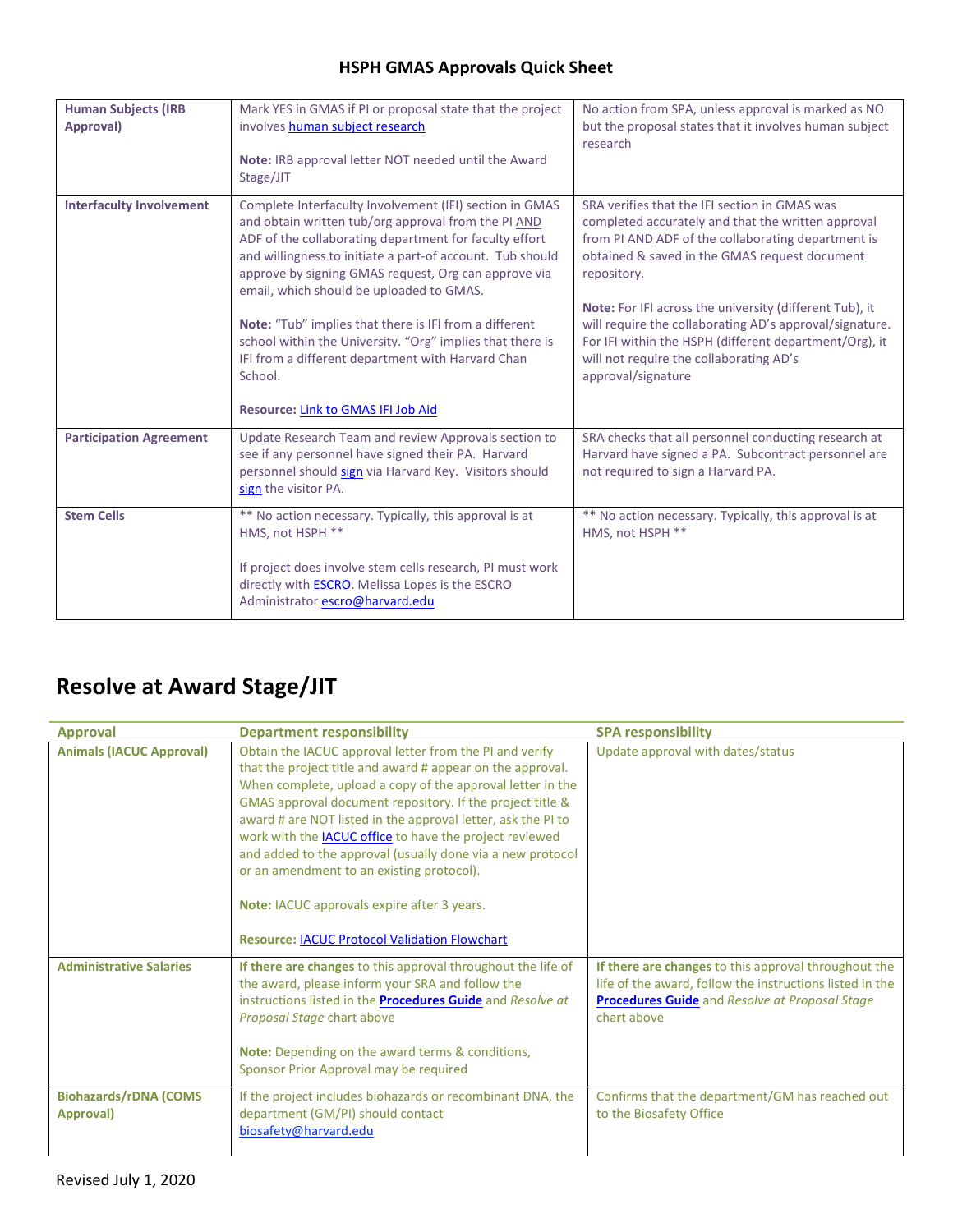|                                                                                                                                                                                                                                     | Note: After their review, the <b>Biosafety office</b> will update<br>the approval in GMAS                                                                                                                                                                                                                                                                                                                                                                                                                                                                                                                                                                                                                                                                                                                                                                                                                                                                                                                                                                                                                                                                                                        |                                                                                                                                                                                                                                                                                                                                                                                                                                                                                                                                                                                                                                                                                                                                                                                                                                                                                                                                                                                                                                                          |
|-------------------------------------------------------------------------------------------------------------------------------------------------------------------------------------------------------------------------------------|--------------------------------------------------------------------------------------------------------------------------------------------------------------------------------------------------------------------------------------------------------------------------------------------------------------------------------------------------------------------------------------------------------------------------------------------------------------------------------------------------------------------------------------------------------------------------------------------------------------------------------------------------------------------------------------------------------------------------------------------------------------------------------------------------------------------------------------------------------------------------------------------------------------------------------------------------------------------------------------------------------------------------------------------------------------------------------------------------------------------------------------------------------------------------------------------------|----------------------------------------------------------------------------------------------------------------------------------------------------------------------------------------------------------------------------------------------------------------------------------------------------------------------------------------------------------------------------------------------------------------------------------------------------------------------------------------------------------------------------------------------------------------------------------------------------------------------------------------------------------------------------------------------------------------------------------------------------------------------------------------------------------------------------------------------------------------------------------------------------------------------------------------------------------------------------------------------------------------------------------------------------------|
| <b>Conflict of Interest (fCOI)</b>                                                                                                                                                                                                  | fCOI Cheat Sheet and HSPH Business Process<br>1.<br>Update the GMAS Research Team<br>2.<br>Ensure all Harvard PHS+ investigators have current<br>year's disclosure on file<br>Ensure all non-Harvard PHS+ Investigators have<br>3.<br>completed an fCOI FORM<br>For subawards: check if institution is an fCOI<br>4.<br>Clearinghouse participant. If not listed as a participant,<br>ensure investigators have completed an fCOI FORM<br>Resource: fCOI Cheat Sheet and List of PHS+ Agencies and<br><b>GMAS Guidance</b>                                                                                                                                                                                                                                                                                                                                                                                                                                                                                                                                                                                                                                                                       | If any status appears other than "No interests" or<br>"Reviewed" check with Angela Brazeau                                                                                                                                                                                                                                                                                                                                                                                                                                                                                                                                                                                                                                                                                                                                                                                                                                                                                                                                                               |
| <b>Cost Sharing (voluntary &amp;</b><br>mandatory): University<br><b>Contributions, Sponsored</b><br><b>Contributions (or Matching</b><br>Funds), In-Kind, and<br><b>Subrecipient Cost Sharing.</b><br><b>Excludes Over-the-Cap</b> | <b>Award Stage Job Aid and Procedures and Policy</b><br>After the 1st sponsor notice is logged in GMAS, the<br>1.<br>Cost sharing approval status will be set to "Needs"<br>Review"<br>Review sponsor notice & determine if there have been<br>2.<br>any changes in the proposed cost sharing<br>commitments, amounts, funding source (i.e., different<br>acct string), and/or type<br>3.<br>If NO CHANGES: click the Actions button in the<br>approval and select "Confirm this version of the form"<br>If CHANGES: click the Actions button in the approval<br>4.<br>and select "Create a new version of the form." This<br>will create a new GMAS request<br>Complete the request: include a justification,<br>5.<br>complete the CS form, upload supporting docs in the<br>document repository, and record additional<br>comments (if needed)<br>Notify the Department Administrator (Job Aid) to<br>6.<br>review the request details, before asking SPA<br>(SRA/AD) to review<br>7. After Dept. Admin review, notify SRA to review. After<br>SPA review & approval is confirmed, add Cost Sharing<br>Approver (Catalina Diaz) and ADF as signatories when<br>locking-&-routing GMAS request | <b>Central Review Job Aid and Procedures</b><br><b>SRA &amp; AD</b> review sponsor notice & determine<br>1.<br>if there have been any changes in the proposed<br>cost sharing commitments, amounts, funding<br>sources (i.e., different acct string), and/or type<br>If NO CHANGES: no further action needed<br>2.<br>If CHANGES: SRA & AD review the changes in<br>3.<br>the request for accuracy and ensure that the<br>cost sharing commitments are consistent with<br>Sponsor & University policies<br>Verify that the justification and CS form are<br>4.<br>completed accurately, additional comments<br>are recorded (if needed), and upload<br>supporting docs are uploaded the approval<br>document repository<br>If allowable & approval is completed<br>5.<br>accurately, SRA notifies Cost Sharing Approver<br>(Catalina Diaz) that the approval is ready for<br>school-level review<br>If compliant, SRA ensures that the GM includes<br>6.<br>the Cost Share Approver and ADF as<br>signatories when locking-&-routing the GMAS<br>request |
|                                                                                                                                                                                                                                     | <b>Revision during Award</b><br>1. If there are changes to the cost sharing commitments,<br>amounts, funding sources, and/or type, create a new<br>GMAS request -> select Cost Sharing and follow steps<br>5-6 (outlined above)<br>If cost sharing is a new requirement and it was not<br>2.<br>included in the original proposal, inform SRA of<br>change and to follow the steps in the Revision Job Aid<br><b>Notes:</b><br>Cost Sharing request can be triggered when: 1) 1st<br>$\bullet$<br>sponsor notice is logged in GMAS, 2) dept/SPA flags<br>the Cost Sharing form for review, 3) the Cost Sharing<br>question on a Continuation or Supplement request is<br>answered "Yes" on a segment that already has cost<br>sharing identified<br>If salary is being cost shared, please remember to list<br>$\bullet$<br>the salary and fringe as 2 separate expense categories.<br>Also, dollars entered must tie to the effort in person<br>months by period<br>A companion account is required for all committed<br>$\bullet$<br>cost sharing direct expenses associated with a                                                                                                            | <b>Revision during Award Job Aid</b><br>If there are changes to the cost sharing<br>commitments, amounts, funding sources,<br>and/or type, create a new GMAS request,<br>follow steps 3-6 (outlined above) and the<br>details in the Revision Job Aid<br><b>Notes:</b><br>If salary is being cost shared, please make sure<br>$\bullet$<br>the salary and fringe are listed as 2 separate<br>expense categories and dollars entered tie to<br>the effort in person months by period<br>Ensure that a companion account is used for<br>$\bullet$<br>all committed cost sharing direct expenses<br>associated with a sponsored award<br>If there is CS for a researcher from another<br>$\bullet$<br>Harvard school, follow the steps above and<br>ensure that written approval from PI and<br>dept. admin are uploaded to the doc<br>repository                                                                                                                                                                                                           |